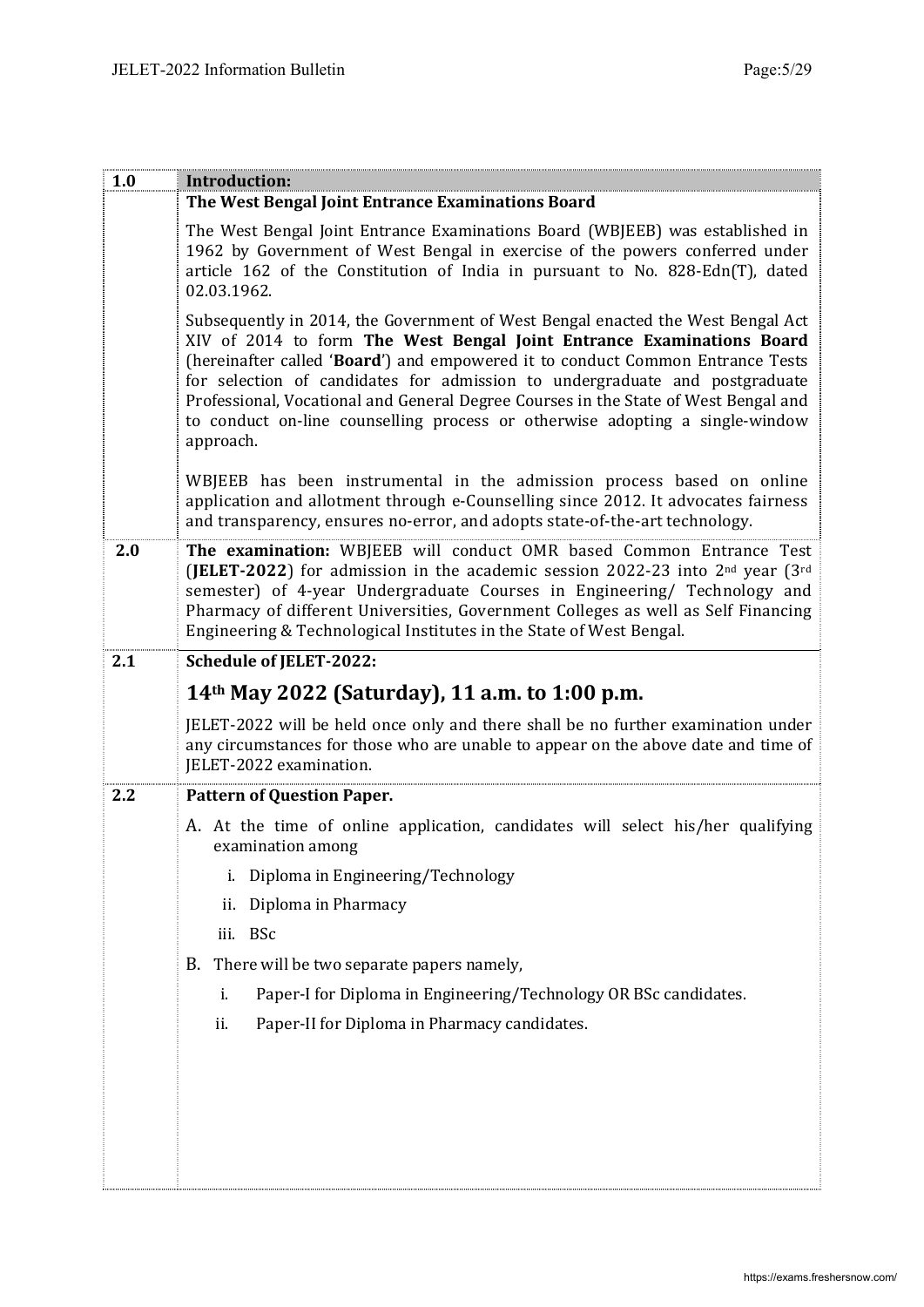|            | following structure.                                          |                  | C. Paper-I for Diploma in Engineering/Technology OR BSc candidates will have the                                                                                                                                                   |                                                           |                                      |                              |  |
|------------|---------------------------------------------------------------|------------------|------------------------------------------------------------------------------------------------------------------------------------------------------------------------------------------------------------------------------------|-----------------------------------------------------------|--------------------------------------|------------------------------|--|
|            | Diploma in<br>Engineering/<br><b>Technology OR BSc</b>        |                  | Category-1<br>Each Q carries 1<br>mark<br>$(-ve marks = -1/4)$                                                                                                                                                                     | Category-2<br>Each Q carries<br>2 marks<br>(No -ve marks) | Total No.<br>$\sigma$ f<br>Questions | <b>Total</b><br><b>Marks</b> |  |
|            | <b>Topics</b>                                                 |                  | No. of Questions                                                                                                                                                                                                                   | No. of<br>Questions                                       |                                      |                              |  |
|            | Mathematics                                                   |                  | 30                                                                                                                                                                                                                                 | 10                                                        | 40                                   | 50                           |  |
|            | Physics                                                       |                  | 25                                                                                                                                                                                                                                 | 5                                                         | 30                                   | 35                           |  |
|            | Chemistry                                                     |                  | 15                                                                                                                                                                                                                                 | 5                                                         | 20                                   | 25                           |  |
|            | Fundamentals of<br>Electrical & Electronics<br>Engineering    |                  | 10                                                                                                                                                                                                                                 |                                                           | 10                                   | 10                           |  |
|            | Total                                                         |                  |                                                                                                                                                                                                                                    |                                                           | 100                                  | 120                          |  |
| 2.3<br>2.4 | <b>Syllabus: See Appendix-6</b><br><b>Scoring Methodology</b> |                  |                                                                                                                                                                                                                                    |                                                           |                                      |                              |  |
|            | Category                                                      |                  | <b>Scoring methodology</b>                                                                                                                                                                                                         |                                                           |                                      |                              |  |
|            | $\mathbf{1}$                                                  | a)               | Only one option is correct.                                                                                                                                                                                                        |                                                           |                                      |                              |  |
|            |                                                               | b)               | Correct response will yield 1 (one) mark for each question.                                                                                                                                                                        |                                                           |                                      |                              |  |
|            |                                                               | $\mathfrak{c}$ ) | Incorrect response will yield -1/4 (25% negative) marks for<br>each question.                                                                                                                                                      |                                                           |                                      |                              |  |
|            |                                                               | d)               | For any combination of more than one option, even if it<br>contains the correct option, the said answer will be treated as<br>incorrect and will yield -1/4 (negative 25%) marks.                                                  |                                                           |                                      |                              |  |
|            |                                                               | e)               | Not attempting the question will fetch zero mark.                                                                                                                                                                                  |                                                           |                                      |                              |  |
|            | $\mathbf{2}$                                                  | a)               | One or more options is/are correct.                                                                                                                                                                                                |                                                           |                                      |                              |  |
|            |                                                               | b)               | Marking all correct options only will yield 2 (two) marks.                                                                                                                                                                         |                                                           |                                      |                              |  |
|            |                                                               | C)               | For any combination of answers containing one or more<br>incorrect options, the said answer will be treated as incorrect,<br>and it will yield zero (0) mark even if one or more of the<br>chosen options is/are correct.          |                                                           |                                      |                              |  |
|            |                                                               | d)               | For partially correct answers, i.e., when all correct options are<br>not marked and also no incorrect options are marked, marks<br>awarded = $2 \times$ (no of correct options marked) / (total no of<br>actually correct options) |                                                           |                                      |                              |  |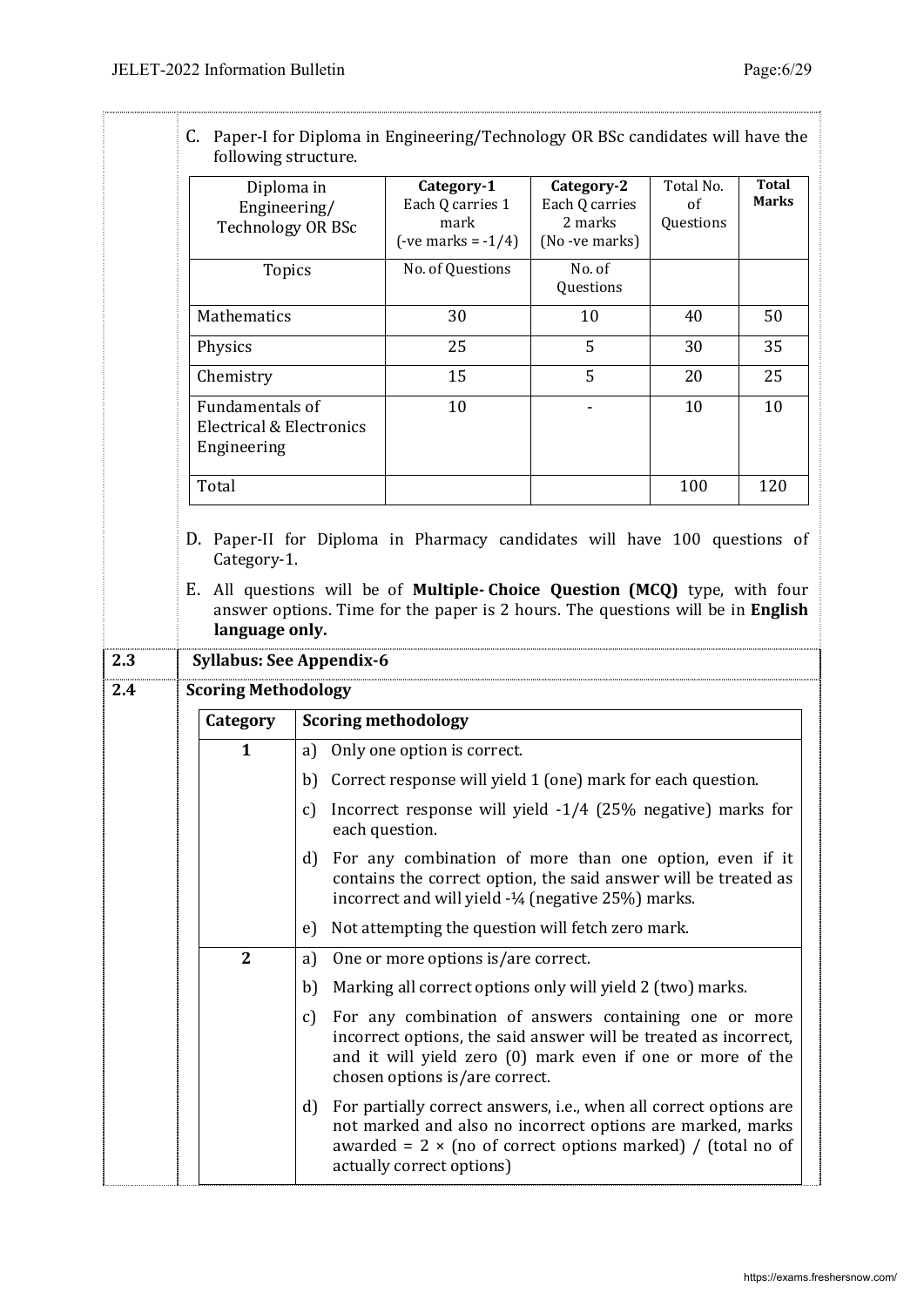|     | Not attempting the question will fetch 0 marks<br>e)                                                                                                                                                                                                                                                                                                                                                                                                                                                                                                                   |  |  |  |  |  |  |
|-----|------------------------------------------------------------------------------------------------------------------------------------------------------------------------------------------------------------------------------------------------------------------------------------------------------------------------------------------------------------------------------------------------------------------------------------------------------------------------------------------------------------------------------------------------------------------------|--|--|--|--|--|--|
|     |                                                                                                                                                                                                                                                                                                                                                                                                                                                                                                                                                                        |  |  |  |  |  |  |
| 2.5 | Mode of answering in the examination.                                                                                                                                                                                                                                                                                                                                                                                                                                                                                                                                  |  |  |  |  |  |  |
|     | Questions are to be answered on specially designed optical machine-readable<br>a)<br>response (OMR) sheet, which will be evaluated by Optical Mark Recognition<br>method. Thus, it is very important to follow the correct method of marking.                                                                                                                                                                                                                                                                                                                          |  |  |  |  |  |  |
|     | Candidates will indicate response to the questions by darkening the<br>b)<br>appropriate circle completely with blue/black ball point pen.                                                                                                                                                                                                                                                                                                                                                                                                                             |  |  |  |  |  |  |
|     | Any other kind of marking e.g., filling the bubble incompletely, filling with pencil,<br>c)<br>cross mark, tick mark, dot mark, circular mark, over writing, scratching, erasing,<br>white ink, marking outside the bubble etc. may lead to wrong/partial/ambiguous<br>reading of the response. WBJEEB will be, in no way, responsible for such<br>eventuality.                                                                                                                                                                                                        |  |  |  |  |  |  |
|     | d) Response marking cannot be edited/changed/erased/modified.                                                                                                                                                                                                                                                                                                                                                                                                                                                                                                          |  |  |  |  |  |  |
| 2.6 | Ranking Methodology and publication of Merit Lists                                                                                                                                                                                                                                                                                                                                                                                                                                                                                                                     |  |  |  |  |  |  |
|     | a) WBJEEB will prepare merit ranks based on the candidates' score in the Common<br><b>Entrance Test.</b> Individual candidates will be able to view and download his/her<br>Rank Card, which will contain score and rank. WBJEEB does not publish any<br>rank/score list for public to ensure confidentiality to each individual candidate.                                                                                                                                                                                                                            |  |  |  |  |  |  |
|     | b) The rank shall be in the name and style of <b>GMR'</b> (General Merit Rank)/ <b>PMR'</b><br>(Pharmacy Merit Rank)                                                                                                                                                                                                                                                                                                                                                                                                                                                   |  |  |  |  |  |  |
|     | c) Two (2) separate rank lists will be prepared based on the candidates'<br>qualifying examination, e.g.                                                                                                                                                                                                                                                                                                                                                                                                                                                               |  |  |  |  |  |  |
|     | Diploma in Engineering/Technology OR B.Sc. (GMR).<br>i.                                                                                                                                                                                                                                                                                                                                                                                                                                                                                                                |  |  |  |  |  |  |
|     | ii.<br>Diploma in Pharmacy. (PMR).                                                                                                                                                                                                                                                                                                                                                                                                                                                                                                                                     |  |  |  |  |  |  |
|     | d) The sequence of GMR/PMR will be prepared based on the marks scored.                                                                                                                                                                                                                                                                                                                                                                                                                                                                                                 |  |  |  |  |  |  |
|     | e) Ranking shall be done in the descending order of marks scored. In case of ties, tie-<br>breaking rules as given in 2.7 shall be applicable.                                                                                                                                                                                                                                                                                                                                                                                                                         |  |  |  |  |  |  |
|     | f) Separate reserved category merit position will also be indicated for respective<br>category of students e.g., SC Rank, ST Rank, OBC-A Rank, OBC-B Rank, PWD Rank,<br>etc., as applicable.                                                                                                                                                                                                                                                                                                                                                                           |  |  |  |  |  |  |
|     | g) Sequencing order for counselling/allotment of seat/admission will be<br><b>based on GMR only</b> (not on category ranks). Category ranks are for<br>information only to candidates of respective category.                                                                                                                                                                                                                                                                                                                                                          |  |  |  |  |  |  |
|     | h) Category ranks are generated based on the category information given by the<br>candidates during online application, but documents are verified by the<br>allotted Institutes during counselling. Hence candidate's certificates/<br>documents/ proofs must be valid as on the date of verification. If during<br>verification, any candidate's claim is found invalid at that time, his/her<br>category rank will be cancelled, and the candidate will be considered<br>thereafter in general category. Category ranks of other candidates will not<br>be revised. |  |  |  |  |  |  |
| 2.7 | Tie-breaking Methodology in Merit Rank:                                                                                                                                                                                                                                                                                                                                                                                                                                                                                                                                |  |  |  |  |  |  |
|     | A. Paper-I:                                                                                                                                                                                                                                                                                                                                                                                                                                                                                                                                                            |  |  |  |  |  |  |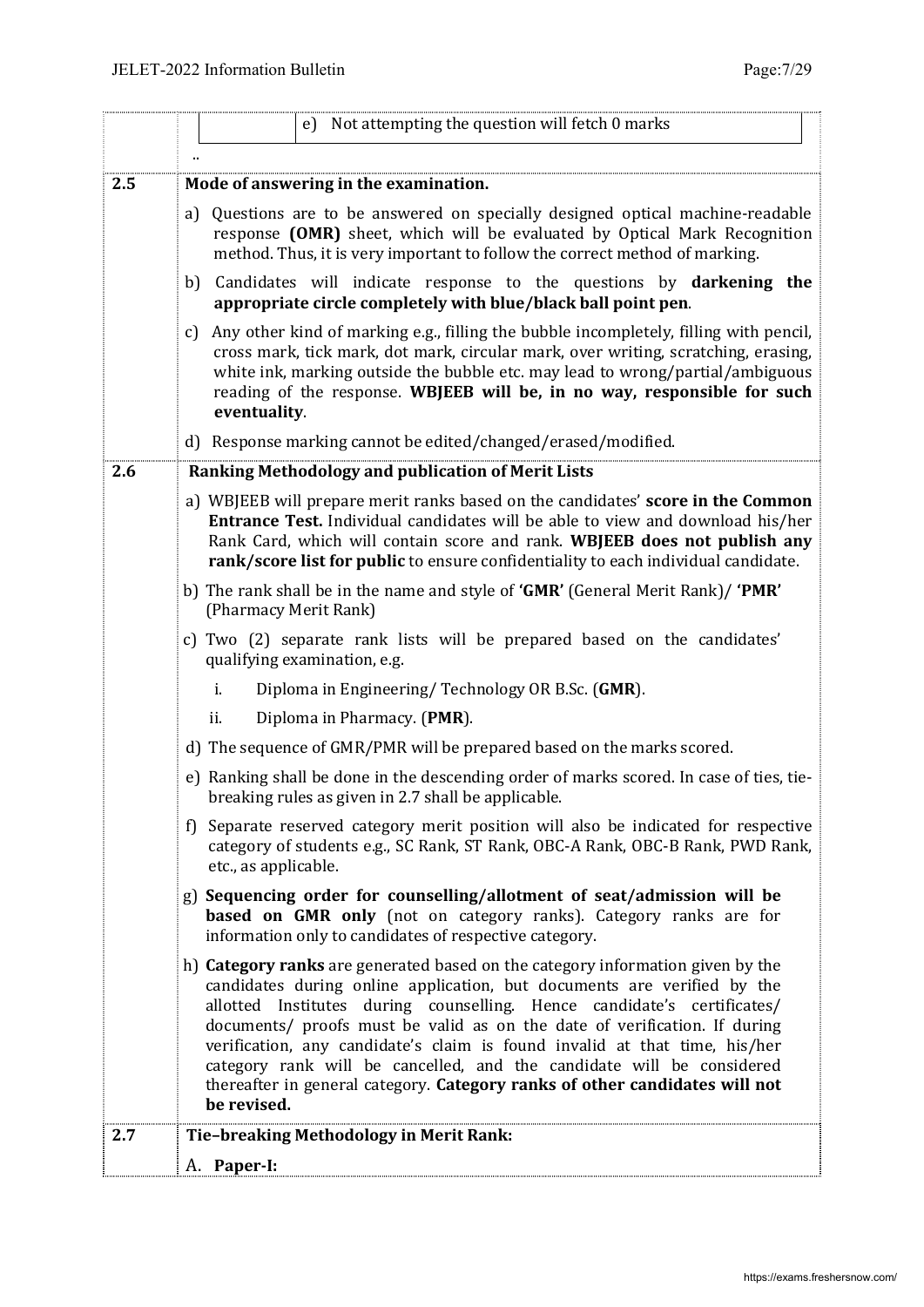# **APPENDIX –6**

## **JELET syllabus**

## **Mathematics (JELET)**

## **A. Matrices up to order 3**:

Definition of Matrix and its order. Different types of Matrices. (Rectangular, square, row, column, upper triangular, lower triangular, diagonal, scalar, identity, null). Equality of two matrices. Addition, subtraction, multiplication of a matrix by a scalar and multiplication of two matrices. Transpose of a matrix, symmetric and skew symmetric matrices, simple problems. Singular and non-singular matrices, adjoint and inverse of a matrix of order 3.

Eigen Values of matrix up to order 3. Statement of Cauchy Hamilton Theorem and application for determining inverse of matrix. Diagonalization of matrices.

#### **B. Determinant up to order 3:**

Definition and expansion of determinants of order 2 and 3. Minor and cofactors. Elementary properties of Determinants (statements only) and simple problems. Solutions of linear simultaneous equations (up to 3 unknowns) by Cramer's Rule.

Rank of a matrix up to order 3. Linear homogeneous and non-homogeneous system of equations – statements of the relevant results and its applications.

#### **C. Complex Number:**

Definition of complex numbers, Cartesian and polar. Exponential form of complex numbers. Modulus, amplitude and conjugate of a complex number. Algebra of complex numbers (Equality, Addition, Subtraction, Multiplication). Cube roots of unity and its properties. De Moivre's theorem (statements only) and simple problems.

#### **D. Co-ordinate Geometry(2D):**

Concept of polar co-ordinates and its relation to Cartesian co-ordinates. Conic section in 2D – Definition, simple properties, Tangents and Normal.

#### **E. Vector Algebra:**

Definition of a vector quantity. Concept of Position vector and Ratio formula. Rectangular resolution of a vector. Algebra of vectors – equality, addition, subtraction, and scalar multiplication. Scalar (Dot) product of two vectors of with properties. Vector (cross) product of two vectors with properties. Applications: Application of dot product in work done by a force and projection of one vector upon another, application of cross product in finding vector area and moment of a force.

Scalar and vector triple product and their geometrical interpretations. Linear combination of 3 vectors. Linear dependence and independence of vectors.

#### **F. Differential Calculus:**

Concept of function of one variable – Domain and range. Type of different functions including periodic functions. Limit and continuity. Standard limits. Types of discontinuity. Derivative of a functions (1st order and 2nd order). Statements and Applications of Roll's Theorem, Mean Value Theorem. Indeterminant Form. L'Hospital's rule.

#### **G. Application of Derivative:**

Geometric meaning of derivative. Rate measurement. Maxima and Minima (one variable)

#### **H. Partial Differentiation:**

Definition and meaning of partial derivative. Evalution of partial derivatives. Definition and examples of homogeneous functions. Euler's theorem (1<sup>st</sup> order) on homogeneous functions for 2 variables (without proof). Problems.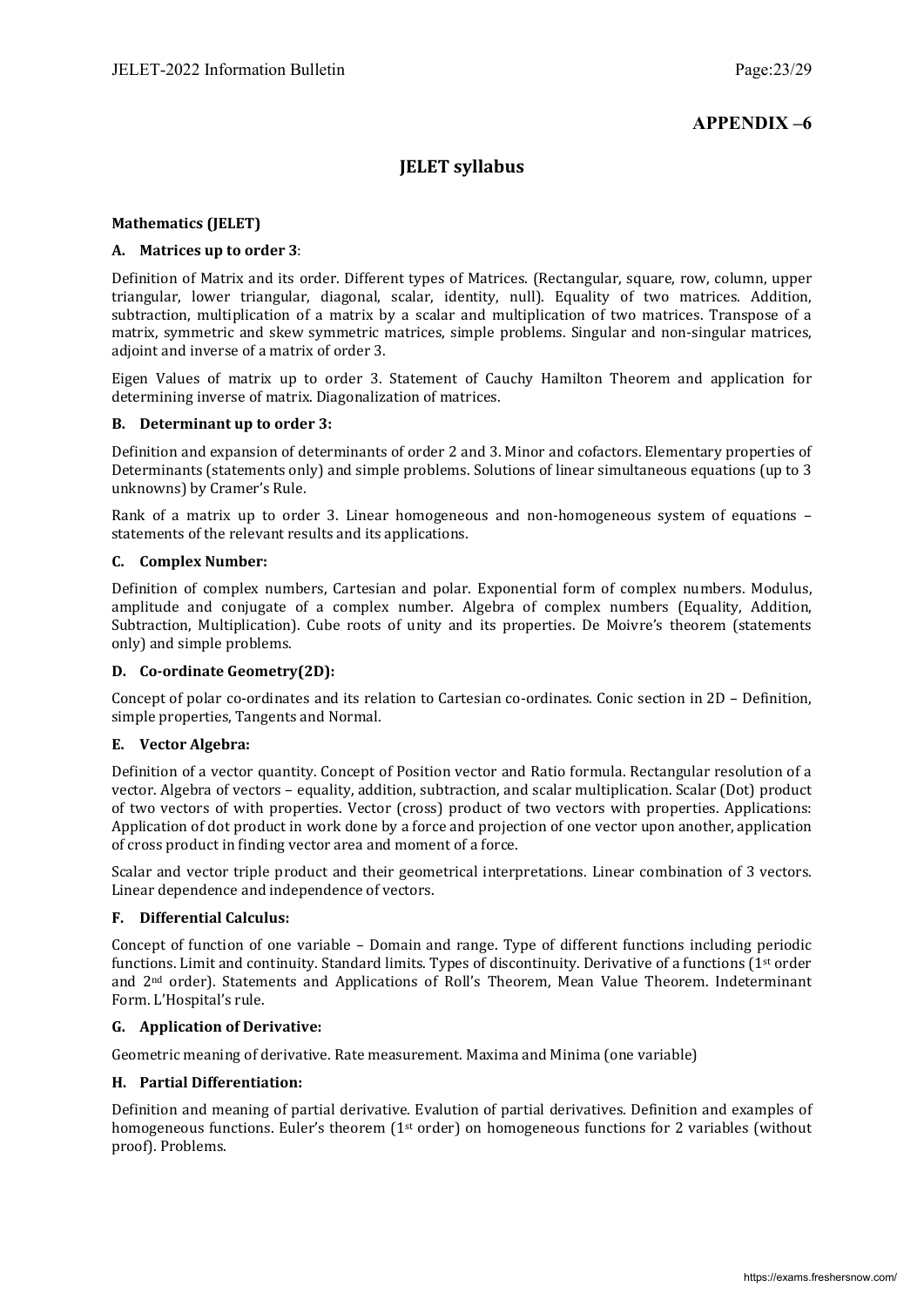#### **I. Integral Calculus**:

Definition of Integration as inverse process of differentiation. Rules for integration (sum, difference, scalar multiple). Integration of standard functions. Integration by substitution. Integration by parts. Integration by partial fraction.

Definition of definite integral and simple problems. Properties of definite integral with simple problems. Application of definite integral – area of bounded region.

#### **J. Ordinary Differential Equation**:

Definition of ordinary differential equation, order and degree. Solution of differential equation of first order and first degree. Separation of variables. Homogeneous type. Exact type. Linear type. Solution of differential equation of first order but not of the first degree. Solution of linear second order differential equation with constant coefficients. Complementary Functions (C.F). Particular integral for polynomial function e<sup>ax</sup>, sinax and cosax,  $[F(-a^2) \neq 0]$  e<sup>ax</sup>V where V is a function. Simple problem.

#### **K. Probability**:

Definition of random experiment, sample space, event, occurrence of events and types of events (e.g., Impossible, mutually exclusive, Exhaustive, Equally likely). Classical definition of probability, simple problems. Statements of total probability, compound probability and Base's Theorem and simple problems.

## **Physics (JELET)**

- A. **Units, dimension, and measurement**: CGS, MKS, SI units. Dimensions of common physical quantities, dimensional analysis. Common errors in measurement. Error, accuracy, precision, resolution, significant figure.
- B. **Kinematics**: Speed, velocity, acceleration, uniform/non-uniform, rectilinear/ circular motion. Position/ velocity-time graph. Resolution and composition of vectors, scalar multiplication of vectors.
- C. **Laws of motion**: Newton's laws of motion. Force, momentum, inertia, moment of inertia, impulse, couples, moment. Conditions of equilibrium. Conservation of momentum. Centripetal and centrifugal forces. Angular displacement/ velocity/ acceleration/ momentum, torque. Static and dynamic friction, angle of repose, banking of roads.
- D. **Work, power, energy**: Definition, measures, and units. Law of conservation of energy. Kinetic and potential energy.
- E. **Gravitation**: The universal law of gravitation. Acceleration due to gravity and its variation on/ above/ below Earth's surface. Gravitational potential energy. Vertical linear/ vertical circular/ projectile motion.
- F. **Elasticity**: Deforming force and restoring force, elastic, and plastic body. Stress-strain relationship, Hook's law, Young's modulus, Bulk modulus, Rigidity modulus, Poisson's ratio and relation between them. Elastic energy.
- G. **Surface tension**: Cohesive and adhesive forces. Definition, dimension and SI unit of surface tension. Surface energy. Angle of contact. Formation of droplets, bubble; their adhesion. Capillarity, shape of liquid meniscus in a capillary tube, rise of liquid in a capillary tube. Effect of impurity and temperature on surface tension.
- H. **Fluid mechanics/ Hydrostatics**: Pascal's law. Hydraulic lift. Buoyancy. Conditions of equilibrium of floating body. Archimedes' principle. Streamline flow and turbulent flow of a fluid, critical velocity. Equation of continuity and Bernoulli's theorem. Viscosity, Newton's formula for viscous force, coefficient of viscosity. Stokes law and terminal velocity. Effect of temperature on viscosity.
- I. **Thermal expansion of solid**: Linear, areal and volume expansion. Coefficients of expansions and their relation. Change of density with temperature.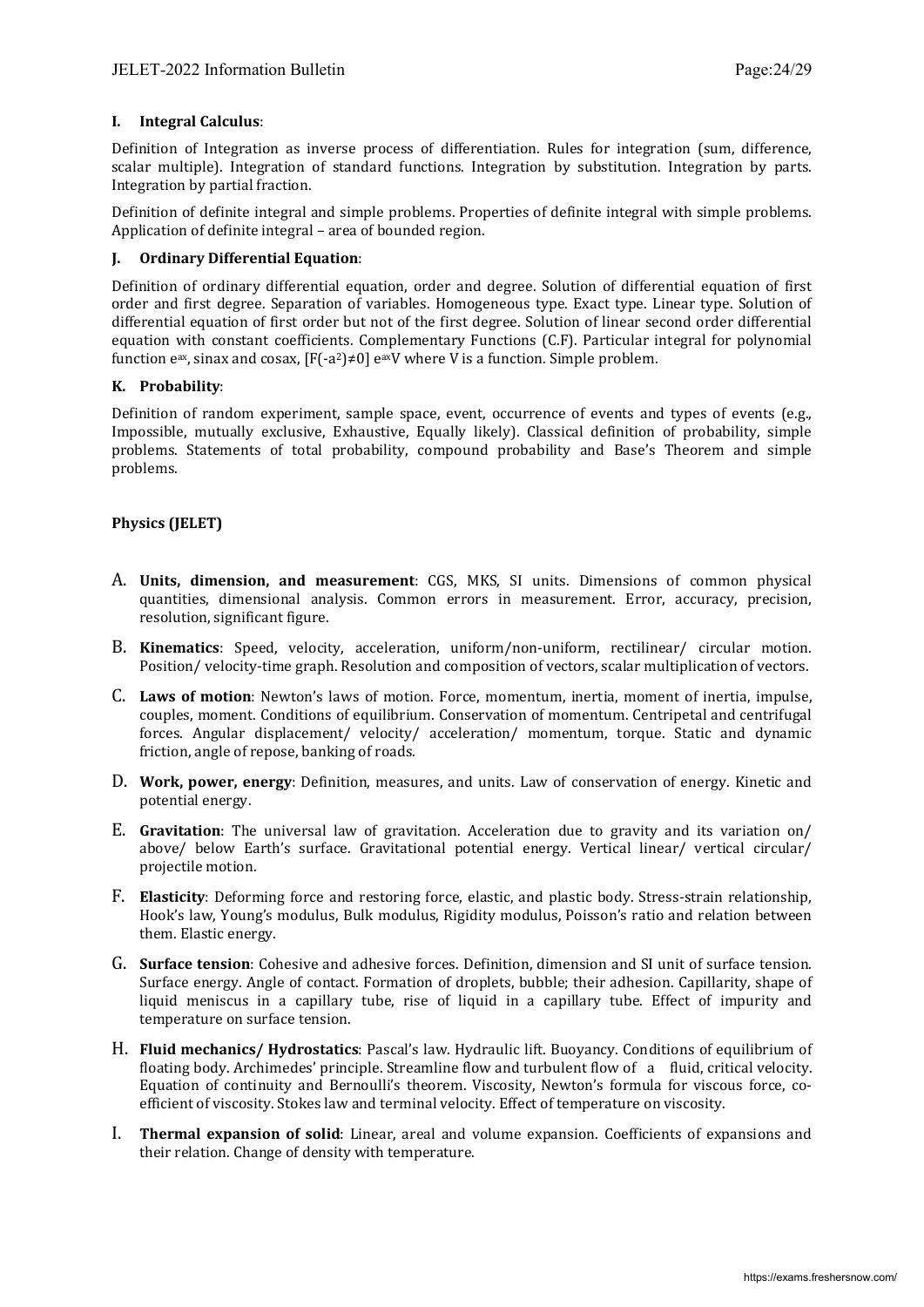- J. **Transmission of heat**: Conduction, convection, radiation. Thermal conductivity (formula, definition, dimensions, and SI unit).
- K. **Thermodynamics**: Thermal equilibrium, calorimetry. Zeroth law of thermodynamics. Heat, work, temperature and internal energy. First law of thermodynamics. Specific heats of gas, their relation and their ratio. Isothermal, isobaric, isochoric and adiabatic process.
- L. **Reflection of Light**: Reflection of light in plane mirror. Formation of image.
- M. **Refraction of light**: Refraction of light through plane surface. Laws of refraction. Refractive index, its relationship with the velocity of light in different media. Total internal reflection and critical angle. Principle of optical fibre.
- N. **Lens**: Convex and concave lenses. Formation of image. Relation between u, v, f. Power of a lens (in different mediums). Equivalent focal length & power of two thin lenses in contact.
- O. **Photoelectricity**: Photoemission, Work function. Photoelectric current, its variation with intensity and frequency of incident radiation. Stopping potential, Threshold frequency. Concept of photon. Einstein's photoelectric equation. Principle of solar photo-voltaic cell and its uses.

## **Chemistry (JELET)**

- A. **Atomic Structure**: Bohr model of atom, de Broglie wave equation, Quantum numbers, Orbits and Orbitals, aufbau principal, Pauli's Exclusion principle, Hund's rule of maximum multiplicity, electronic configuration of elements. Definition of Atomic number, Mass number, isotopes, isotones and isobars. Concept of hybridization  $sp^3$ ,  $sp^2$ , sp and shape of molecules.
- B. **Chemical Bonding**: Electrovalent, Covalent, and coordinate bonds, H-bond in HF, water, and ice. Classification of solids – crystalline and amorphous. Relationship between structure and properties of crystalline solids namely ionic solid, covalent solid and molecular solids. Covalent bonds in Carbon, Silicon and Germanium.
- C. **Acids, Bases & Salts**: Avogadro number, Mole concept, weight and volume relations. Acids, Bases and Salts (Arrhenius and Lewis concept). Acidity, basicity, neutralization reaction, hydrolysis of Salts. Equivalent Weight of acids, bases, & salts; strength of solution- normality, molarity, molality, formality and percentage strength, standard solution- primary and secondary standards, concept of pH, and pH scale. Indicators and choice of indicator, principles of acidimetry and alkalimetry. Buffer solution. Solubility product principle. Common ion effect with relation to group analysis.
- D. **Oxidation, Reduction, Electrochemistry:** Oxidation and Reduction by electronic concept, balancing chemical equations by ion-electron method, Redox Titration, Electrolysis, Arrhenius theory, Faraday's Laws, electrolysis of CuSO4 solution using Pt-electrode and Cu-electrode. Application of electrolysis such as Electroplating, Electro-refining and Electrotyping, Electrochemical Cells, Primary Cell- Dry Cell, Secondary Cell- Lead storage cell, Electrochemical series.
- E. **Chemical Equilibrium**: Reversible and irreversible reactions, exothermic and endothermic reactions, chemical equilibrium, Le Chatelier's principle. Industrial preparation of Ammonia by Haber's Process, Nitric acid by Ostwald's process and Sulphuric acid by Contact Process. Catalyst and catalysis.
- F. **Metallurgy**: Minerals, Ores, Gangue, Flux, Slag, General method of extraction of metals with reference to Iron, copper and Aluminium. Definition of Alloy, purposes of making Alloy, Composition and uses of alloys such as brass, bronze, German silver, duralumin, nichrome, bell metal, gun metal, Monel metal, alnico, Dutch metal, babbitt metal, stainless steel. Amalgams, properties and uses of cast iron, wrought iron, steel and sponge iron. Uses of different alloy steels.
- G. **Water**: Soft and Hard water, action of soap on water, types of Hardness, causes of hardness, units of hardness, disadvantages of using hard water, estimation of total hardness by EDTA method, removal of hardness by Permutit process, Ion-exchange process, phosphate conditioning and Calgon treatment.